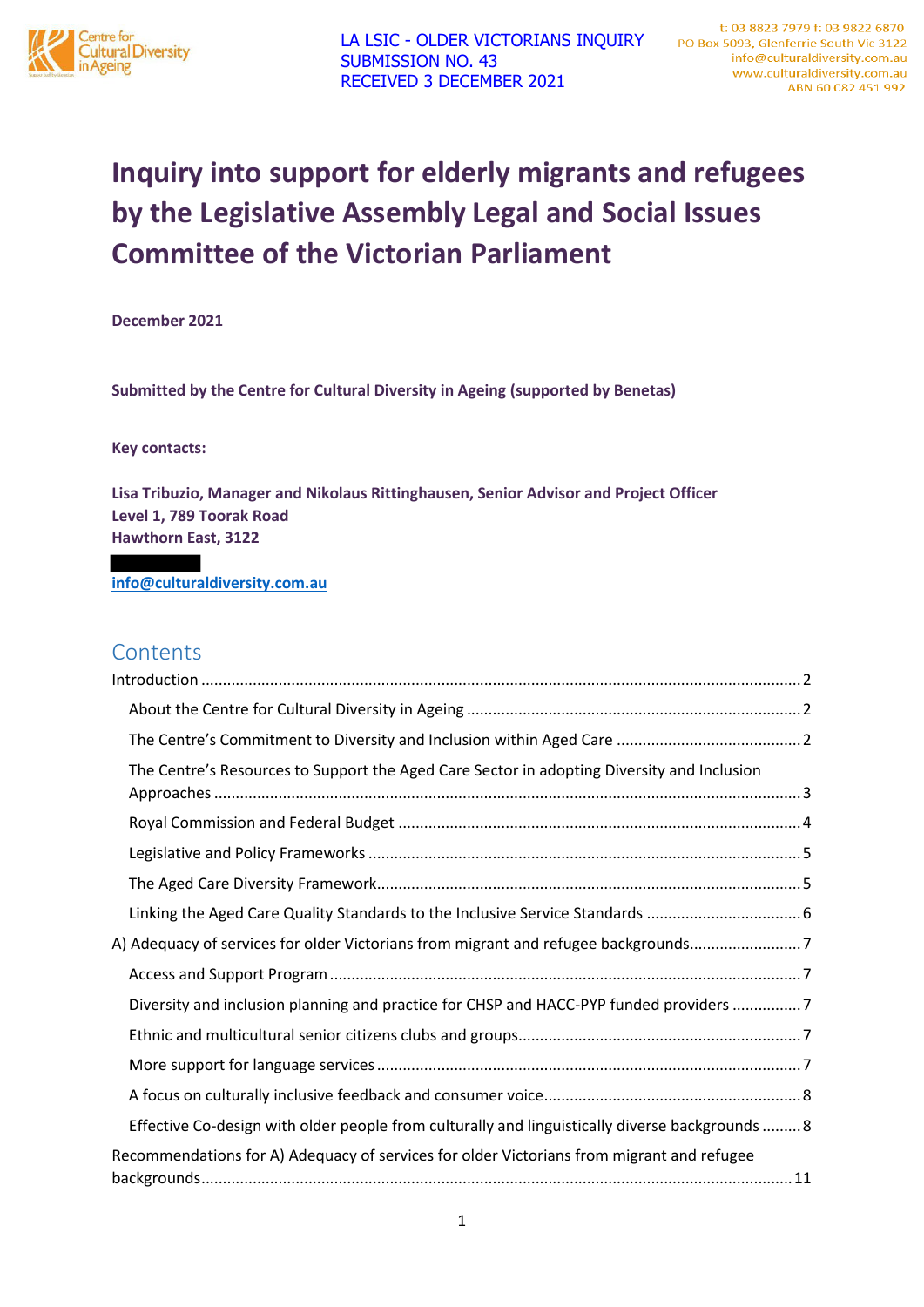

## **Introduction**

We are pleased to provide a submission to the Victorian Parliamentary Inquiry into support for elderly migrants and refugees. As we are working at a systemic and governance level, it was appropriate for the Centre for Cultural Diversity in Ageing to focus our response on section A of the Terms of Reference.

## **About the Centre for Cultural Diversity in Ageing**

The Centre for Cultural Diversity in Ageing (The Centre), supported by Benetas, currently receives project funding from the Australian Government Department of Health to administer the Partners in Culturally Appropriate Care (PICAC) program. The PICAC program provides funding to an organisation in each state and territory who is funded to:

- Improve partnerships between aged care service providers, Culturally and Linguistically Diverse (CALD) communities and the Department of Health
- Ensure the special needs of older people from diverse cultural and linguistic backgrounds are identified and addressed.

The Centre is the PICAC Victoria provider and delivers expertise in relation to culturally inclusive policy and practice for the aged services sector. It has over 20 years of experience in supporting aged care providers in addressing the needs of older people from CALD backgrounds.

The purpose of The Centre is to build the capacity and capabilities of Australian aged care providers to deliver services that are welcoming, inclusive and accessible. The Centre's service areas include:

- Inclusive practice training and workshops
- Capacity building to promote cultural inclusion and equity
- Diversity advice and consulting.

## **The Centre's Commitment to Diversity and Inclusion within Aged Care**

The Centre works with aged care providers to better respond to the needs and preferences of older people from CALD backgrounds. As part of The Centre's work on inclusive care, the Inclusive Services Standards<sup>1</sup> have been developed to guide and train aged care organisations to deliver inclusive services. The Inclusive Service Standards provide a framework for services to adapt and improve their services and organisational practices so they are welcoming, safe and accessible. By meeting the Inclusive Service Standards aged care providers will be able to:

- Better understand the diverse interests, goals and needs of their consumers
- Empower consumers to make informed decisions about their service provision
- Deliver flexible, accessible services free of barriers and discrimination and
- Implement the Consumer Directed Care approach and achieve quality outcomes for all consumers.

**.** 

<sup>1</sup> http://www.culturaldiversity.com.au/inclusive-service-standards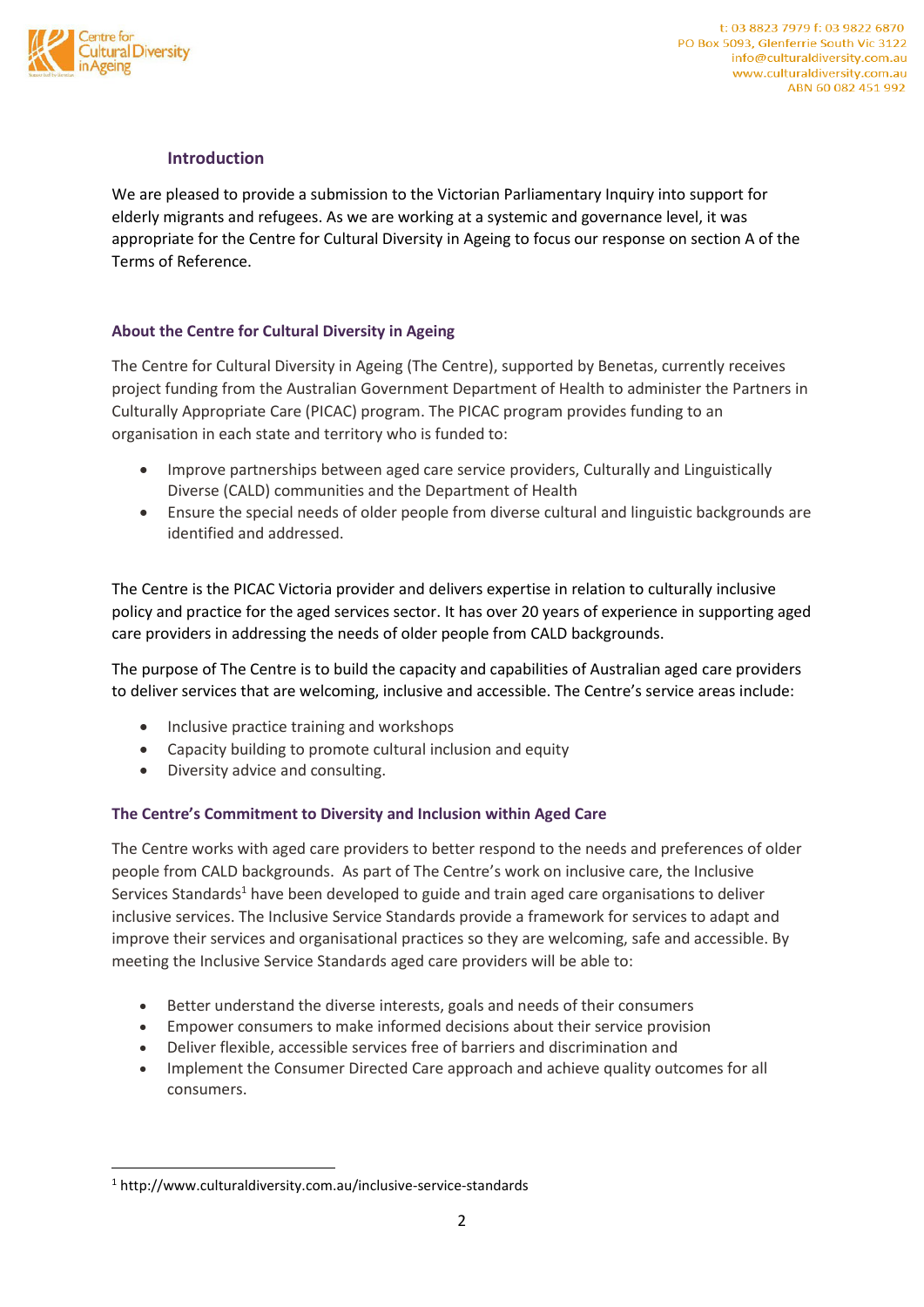

The Inclusive Service Standards have been recognised by the Aged Care Quality and Safety Commission as a key resource in promoting consumer choice and dignity.

## **The Centre's Resources to Support the Aged Care Sector in adopting Diversity and Inclusion Approaches**

The Centre is funded to coordinate and update the national website which has a range of resources for aged care providers to access in relation to culturally appropriate care. Some of the resources include the Centre's Practice Guides<sup>2</sup> with topics such as:

- Accessing Interpreter Services
- Communication
- Data and Demographics
- Food and Nutrition
- Working with Bilingual Staff
- Developing a policy for use of interpreter services
- Culturally Specific Information
- Digital Inclusion
- Culturally Inclusive Feedback
- Effective Co-design with Consumers from Culturally and Linguistically Diverse Backgrounds.

The Centre's diversity webinars<sup>34</sup> designed from feedback from the sector with topics including:

- Working effectively with interpreters in aged care
- Applying a diversity lens to dementia care
- Accessing multilingual resources
- Applying a diversity lens to consumer centred care
- Creating inclusive organisations
- Linking inclusive practice to the aged care quality standards
- Tips for effective co-design with older people from diverse backgrounds
- Inclusive consumer feedback
- Inclusive leadership

 $\overline{\phantom{a}}$ 

- Moving on from unconscious bias
- Applying a diversity lens to end of life care
- Mutual and effective partnerships with multicultural communities
- Diversity strategies within the aged care sector

The Centre has also designed tip sheets, templates and resources to support aged care organisations on their inclusive service journey. They include a tip sheet that aligns the performance measures of Inclusive Service Standards to the Aged Care Quality Standards<sup>5</sup>.

A popular resource on the website is the multilingual page that provides updated multicultural aged care health information including Covid-19 links for CALD communities as well as the aged care

<sup>2</sup> http://www.culturaldiversity.com.au/service-providers/practice-guides

<sup>3</sup> http://www.culturaldiversity.com.au/service-providers/training/diversity-webinars-2021

<sup>4</sup> http://www.culturaldiversity.com.au/service-providers/training/diversity-webinars-2022

<sup>5</sup>http://www.culturaldiversity.com.au/images/tip\_sheets\_templates/TipSheet\_AligningPerformanceMeasures withACQS.pdf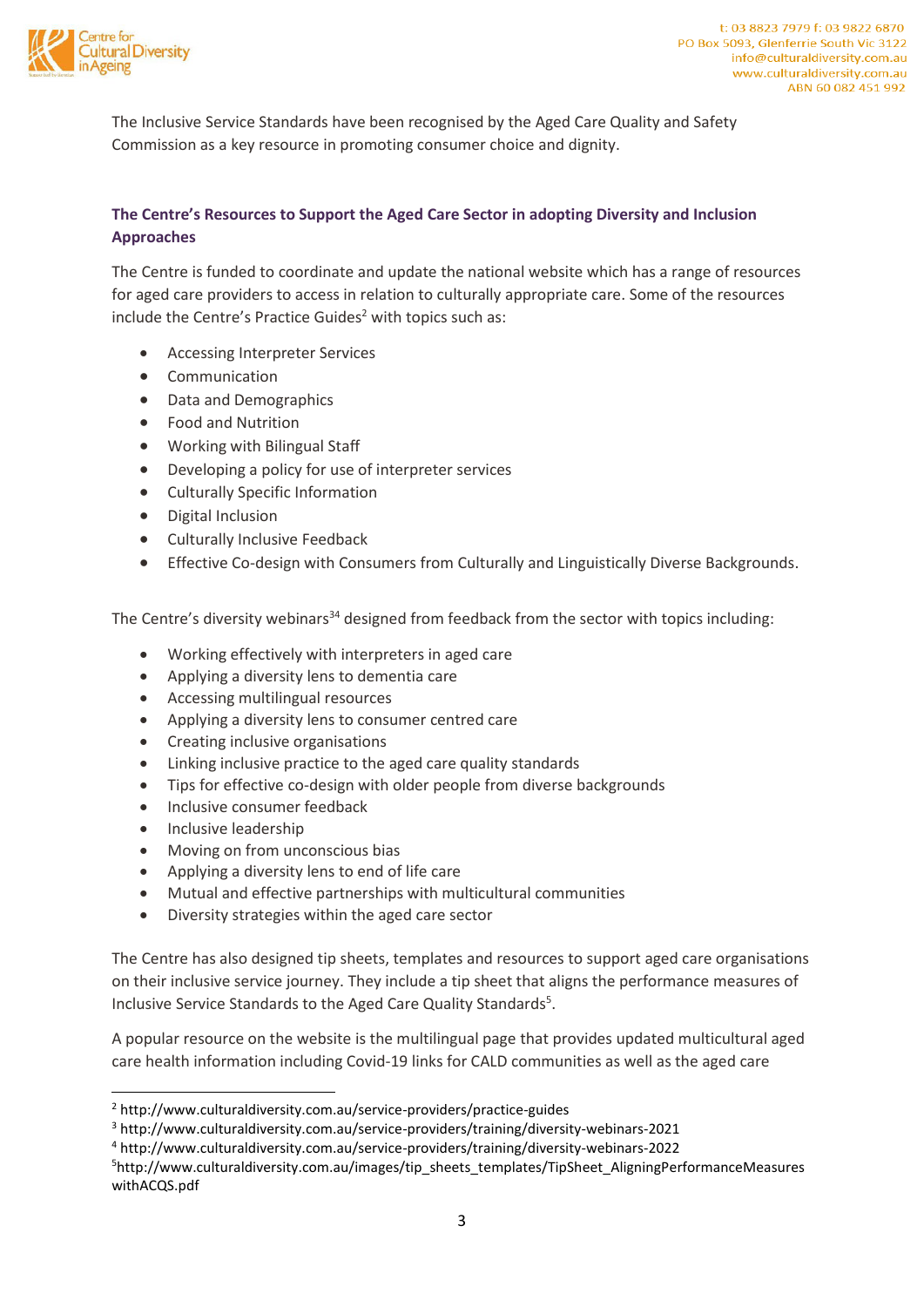

**.** 

communication cards<sup>6</sup> and signage available in 63 languages. In addition, the 'Ageing in Australia: the Immigrant Experience' video covers four stories of older people from CALD backgrounds and their version of ageing in Australia. For more information about the range of resources available on the Centre's website visit: www.culturaldiveristy.com.au .

## **Statistics on elderly migrants and refugees in Australia**

According to the ABS Census from 2016, 37 percent of people aged 65 and over were born overseas<sup>7</sup>. In Victoria, that number is higher, where 37.2 percent of the older population were born in non-English-speaking countries<sup>8</sup>. The Centre notes that the number of CALD (CALD) older people is likely to be higher due to underreporting and barriers experienced in disclosing their cultural identity in the ABS Census. This may be due to adverse experiences with government authorities, fear of getting their visas revoked, lack of access to the Census, language and health literacy barriers and limited opportunity to know how to complete the Census.

## **Royal Commission and Federal Budget**

The Royal Commission into Aged Care Quality and Safety was established on 8 October 2018 and a final report on 26 February 2021 was released. The Royal Commission Executive summary of the final report recognised the gaps in the current aged care system in relation to culturally appropriate care.

*"The existing aged care system is not well equipped to provide care that is nondiscriminatory and appropriate for people's identity and experience. We heard about aged care providers that do not provide culturally safe care, that is, care that acknowledges, respects and values people's diverse needs. Across the aged care system, staff are often poorly trained in culturally safe practices, with little understanding of the additional needs of people from diverse backgrounds." 9* 

*"The aged care system should be equally welcoming and supportive of everyone needing care. But we heard there can be a lack of understanding and respect for people's culture, background and life experiences." 10*

Some of the suggestions in the report include ensuring the aged care system is designed for diversity, difference, complexity and individuality and that cultural safety and trauma-informed training should be core requirement for all workers who are involved in direct contact with people seeking or receiving services in the aged care system.<sup>11</sup>

<sup>6</sup> http://www.culturaldiversity.com.au/service-providers/multilingual-resources/communication-cards

<sup>7</sup> https://www.aihw.gov.au/reports/older-people/older-australia-at-a-glance/contents/about

<sup>8</sup> City of Greater Dandenong adapted data from 2016 ABS Census

<sup>9</sup> page 7, https://agedcare.royalcommission.gov.au/sites/default/files/2021-03/final-report-executivesummary.pdf

<sup>10</sup> page 11, https://agedcare.royalcommission.gov.au/sites/default/files/2021-03/final-report-executivesummary.pdf

<sup>11</sup> https://agedcare.royalcommission.gov.au/sites/default/files/2021-03/final-report-executive-summary.pdf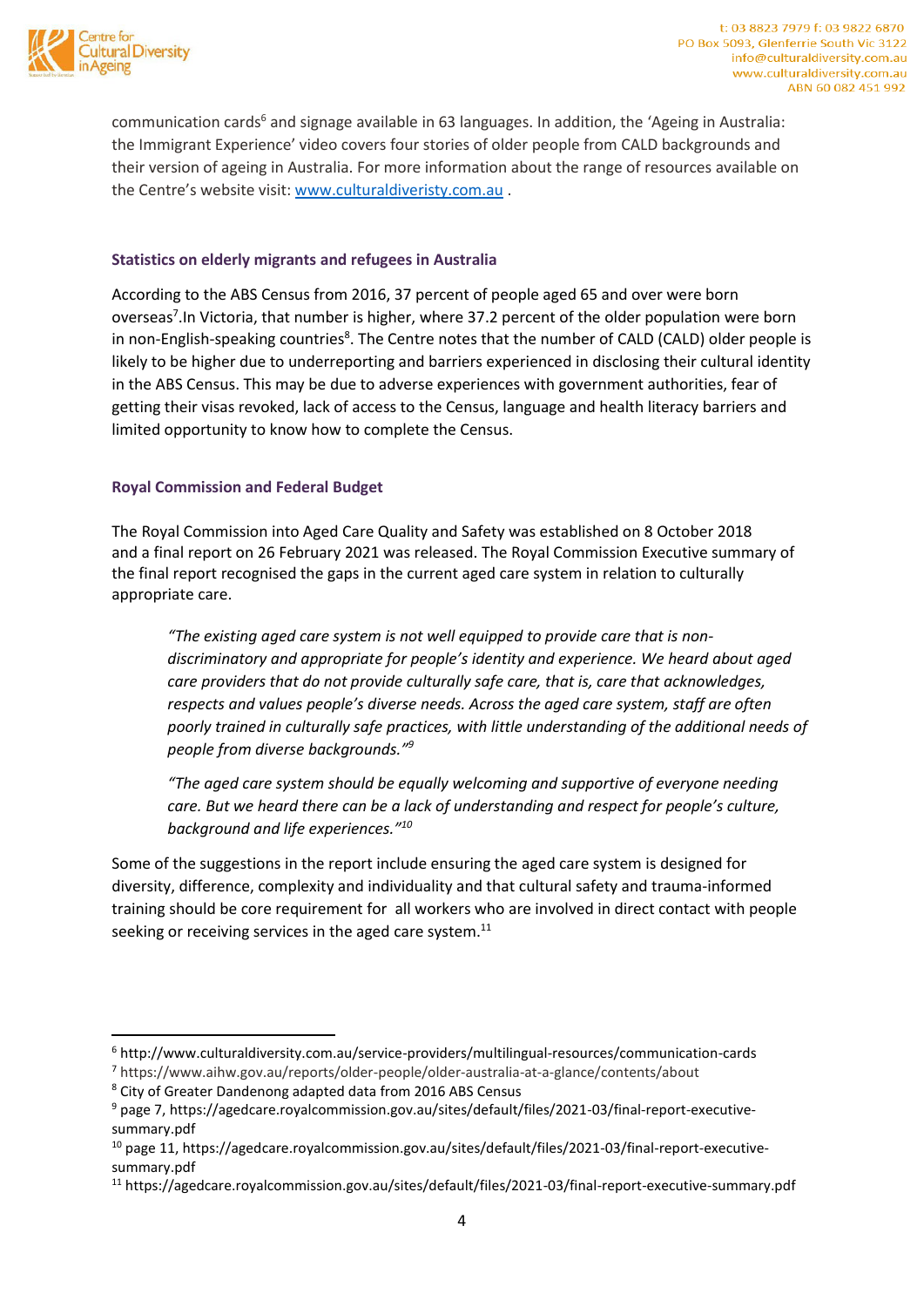

The report also suggests a new aged care system with a new "rights based" Act which places people at the centre of aged care. The report also suggests more resources are needed to support access for people entering and navigating the aged care system and access for groups who are already at a disadvantage.

In relation to the Federal budget, released in May 2021, an investment of \$17.7 billion dollars was mentioned by the Commonwealth into reshaping and resourcing the aged care system over the next five years. The budget mentions an investment in translating and interpreting services to help culturally and linguistically diverse older people to access and navigate the aged care system. There is also a proposed implementation of the Specialist Verification Program which will certify providers who offer specific services directed at diverse consumers. This program will make specialist providers more accessible to consumers, their families, carers and advocates. The Federal Government is also investing in local Community Care Finders to improve engagement with vulnerable older people by providing face-to-face assistance to navigate aged care services and help connect to relevant support services $^{12}$ .

The Centre advocates for the Victorian government to support and complement the recommendations from the Royal Commission in relation to supporting elderly older people from migrant and refugee backgrounds and the Commonwealth's vision for a new aged care system in the next five years.

## **Legislative and Policy Frameworks**

## **The Aged Care Diversity Framework**

The Australian Government's Aged Care Diversity Framework<sup>13</sup> is designed to enable older people to experience a high quality aged care system which ensures equitable access and outcomes and embraces people's diverse characteristics and life experiences.

## **Legal Acts and Declarations:**

**.** 

The human rights of elderly older people from migrant and refugee backgrounds are covered under International, Federal, and Victorian laws:

- United Nations Universal Declaration of Human Rights 1948
- Aged Care Act 1997 (Commonwealth)
- Age Discrimination Act 2004 (Commonwealth)
- Disability Discrimination Act 1992 (Commonwealth)
- Racial Discrimination Act 1975 (Commonwealth)
- Sex Discrimination Act 1984 (Commonwealth)
- Australian Human Rights Commission Act 1986 (Commonwealth)
- Equal Opportunity Act 2010 (Victoria).

<sup>12</sup> https://www.health.gov.au/sites/default/files/documents/2021/05/aged-care-reforms-to-support-peoplefrom-diverse-backgrounds.pdf

<sup>&</sup>lt;sup>13</sup> https://www.health.gov.au/initiatives-and-programs/aged-care-diversity-framework-initiative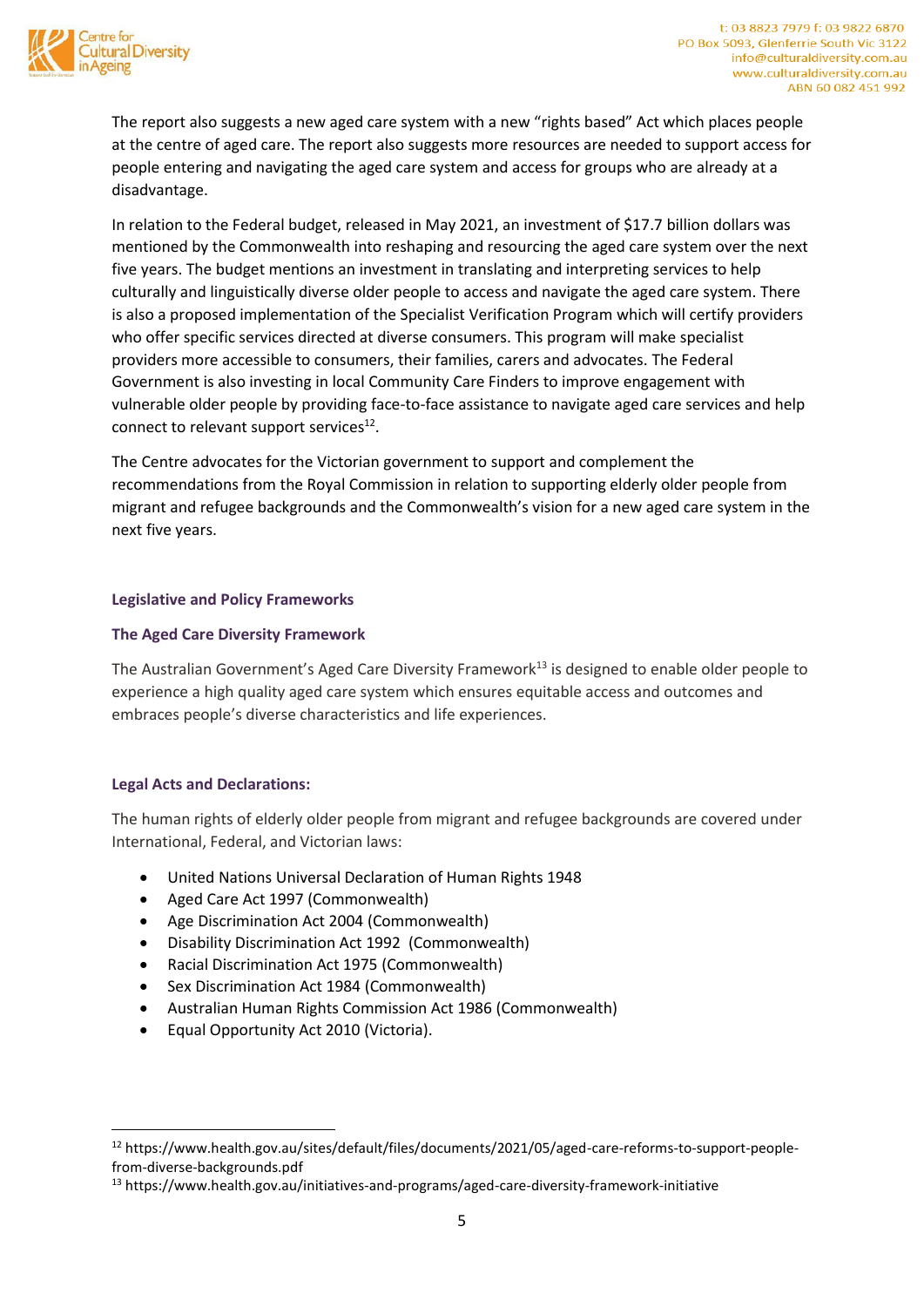

**.** 

## **Linking the Aged Care Quality Standards to the Inclusive Service Standards**

The Inclusive Service Standards, developed by The Centre, assist aged care providers to become better equipped at meeting the diverse needs of their consumers. They provide a framework to support organisations on their journey to becoming truly inclusive for all consumers. The Inclusive Service Standards guide organisations through articulating their commitment to inclusive services, developing systems that support inclusive services and ensuring that there is capacity to deliver inclusive services.

The Australian Aged Care Quality and Safety Commission references The Centre's Inclusive Service Standards as a key resources in assisting providers to comply with the Aged Care Quality Standards. Meeting some or all of the performance measures in the Inclusive Service Standards provides evidence that an organisation is working to embed an inclusive, non-discriminatory approach to its delivery of care and services. The Centre has aligned the performance measure of the Inclusive Service Standards with the relevant Aged Care Quality Standards requirements<sup>14</sup>.

<sup>14</sup>http://www.culturaldiversity.com.au/images/tip\_sheets\_templates/TipSheet\_AligningPerformanceMeasures withACQS.pdf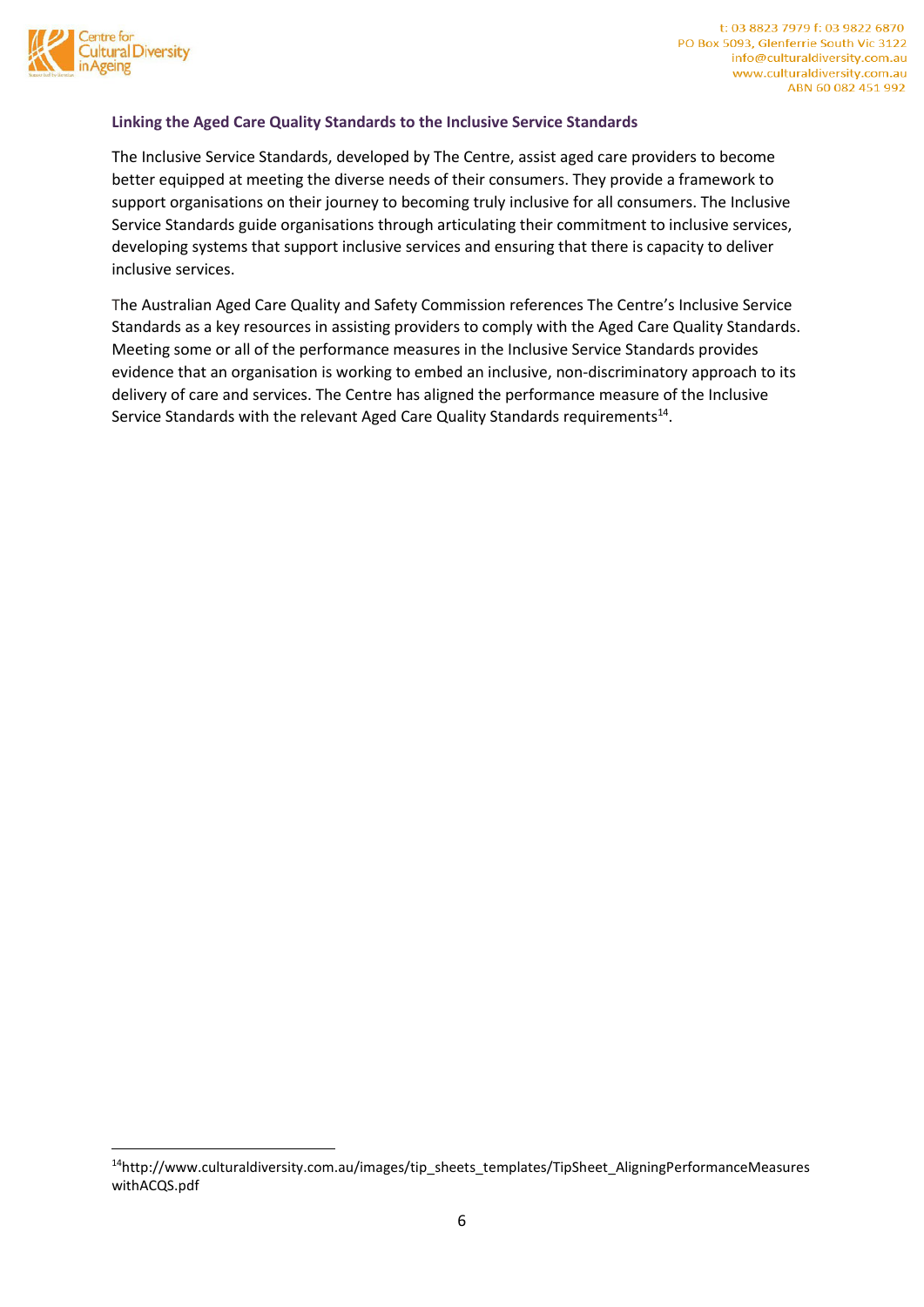

## **A) Adequacy of services for older Victorians from migrant and refugee backgrounds**

#### **What is currently working in Victoria**

#### **Access and Support Program**

The Access and Support program is a Victorian program and supports older people and people with a disability to access appropriate services through a navigation approach. It has been instrumental in supporting older people from CALD backgrounds to access and navigate the aged care service system.

## **Diversity and inclusion planning and practice for CHSP and HACC-PYP funded providers**

Victoria is the only State in Australia that funds the Diversity Planning and Practice program. The program mandates any provider who is funded for the Commonwealth Home Support Programme (CHSP) or (Home and Community Care Program for Younger People) HACC-PYP to submit a diversity plan with the support from diversity advisors across the State and aligned with the Aged Care Diversity Frameworks outcomes for consumers. Diversity and inclusion planning and practice needs to be front and centre of Victorian government service design, planning, and policy. The Inclusive Service Standards created by The Centre, are a useful tool to guide and train organisations to become more inclusive. The Centre stands ready to work with the Victorian Government to help develop more inclusive State programs and policies to ensure these meet the needs and preferences of Victoria's diverse populations.

## **Ethnic and multicultural senior citizens clubs and groups**

There are more than 900 ethnic and multicultural senior citizens clubs in Victoria<sup>15</sup>. These clubs play a key role in promoting mental wellbeing and social connectedness. They support members to have access to vital health and ageing related information and help people to navigate services and provide opportunities for members to socialise in their own language and culture. These clubs however do not reach all seniors.

#### **What is needed in Victoria**

 $\overline{\phantom{a}}$ 

#### **More support for language services**

Translating and interpreting services are needed to help older people from CALD backgrounds make informed decisions about their health and life choices. Speaking one's preferred language is a human right. The United Nations Declaration of Human Rights states that everyone is entitled to the rights and freedoms in the Declaration without distinction of any kind, such as language<sup>16</sup>. The Victorian Department of Health and Human Service Language Services guidelines note that language services

<sup>15</sup> https://www.premier.vic.gov.au/sites/default/files/2021-10/211015%20-

<sup>%20</sup>Supporting%20Senior%20Multicultural%20Victorians.pdf?utm\_source=miragenews&utm\_medium=mirag enews&utm\_campaign=news

<sup>16</sup> https://humanrights.gov.au/our-work/commission-general/universal-declaration-human-rights-humanrights-your-fingertips-human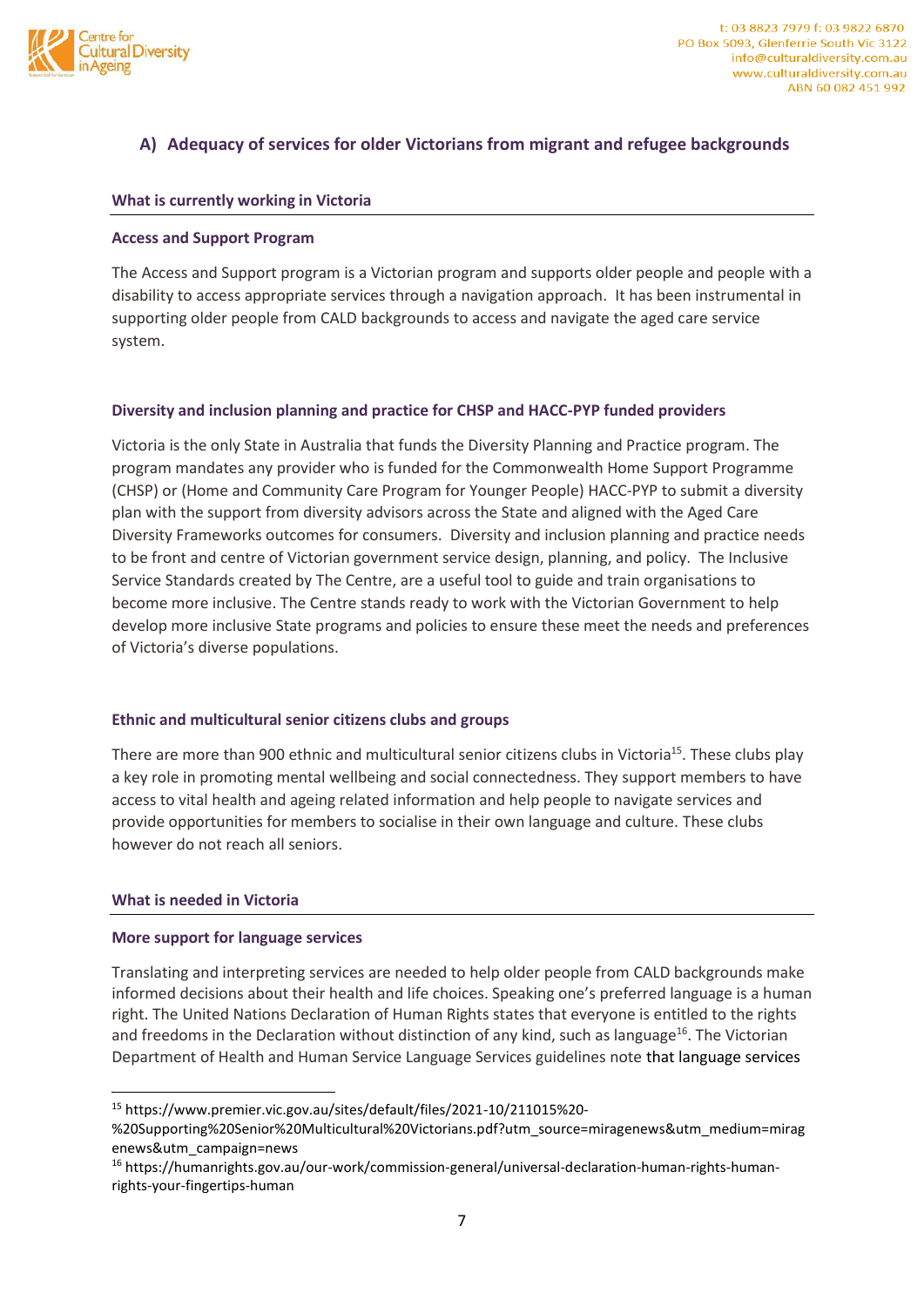

 $\overline{\phantom{a}}$ 

are not always offered, identified or required when they should be. The policy also identified a correlation between health and wellbeing benefits and access to interpreting services of people who speak little or no English.<sup>17</sup> Currently, all Australian government aged care providers receive free interpreting services for their consumers but do not receive free translation services.

The 2021 Centre for Cultural Diversity in Ageing Conference 'Care to Communicate' revealed that older people from CALD backgrounds in residential aged care often withdraw from communication with aged care staff if they don't make an effort to speak with the older person. This can lead to social isolation of the older person and negatively impacts on people's wellbeing and health. While family members play an important role in supporting older people, there are issues of appropriateness and privacy when it comes to interpreting for them. In Australia, language services are readily available through TIS National, but uptake is often low as older people and aged care staff often aren't aware of these services. It is important that more work is done to ensure translating and interpreting services can be fully utilised in care settings to promote quality care to older people from CALD backgrounds.<sup>18</sup>

In 2020, the Centre for Cultural Diversity in Ageing received funding from the Commonwealth Department of Health to operate a multilingual older person's COVID-19 Support line. This support line operated in six languages and allowed older people to gain support and aged care information in their preferred language. Evaluation from this program revealed that when older people have access to services in their preferred language, they had the freedom to unfold the complexity of their stories at their own pace to the multilingual workers and this allowed them to express their concerns organically without interruption and with fluidity. This capacity to express freely allowed for older people to identify further needs and concerns which led to exploring further services and multiple referrals to other services such as dementia and advocacy services.

## **A focus on culturally inclusive feedback and consumer voice**

Consumer engagement should be accessible for older people, family members, representatives and others to provide feedback and contribute ideas. Cultural variation is an important factor in all levels of consumer participation. It is therefore imperative to have cultural awareness when it comes to consumer participation and feedback when it comes to shaping a new aged care system for Victoria. Additional barriers for older people from CALD backgrounds to provide feedback include (but not limited to) lack of processes and resources in the preferred language such as translated feedback forms; access to interpreters; and access to bilingual and bicultural staff that can support older people to provide their feedback.

## **Effective Co-design with older people from culturally and linguistically diverse backgrounds**

The Ageing Well in A Changing World report<sup>19</sup> by the Commissioner for Senior Victorians notes that senior Victorians wish to have a greater voice and greater input into Government decision making. At a national level, the Council of Elders is being established to provide advice to the Australian Government about ageing and the aged care reform. Ongoing feedback and input from older people

<sup>17</sup> https://www.dhhs.vic.gov.au/publications/language-services-policy-and-guidelines

<sup>18</sup> http://www.culturaldiversity.com.au/news-and-events/events/conferences/cultural-diversity-in-ageingconference-2021-presentations/699-panel-discussion

<sup>19</sup> https://www.seniorsonline.vic.gov.au/-/media/seniors/files/commissioner-for-senior-victorians/reportageing-well-in-a-changing-world-2020.pdf?la=en&hash=5E937926E554413FB59249427FBF8BD0B84F13E0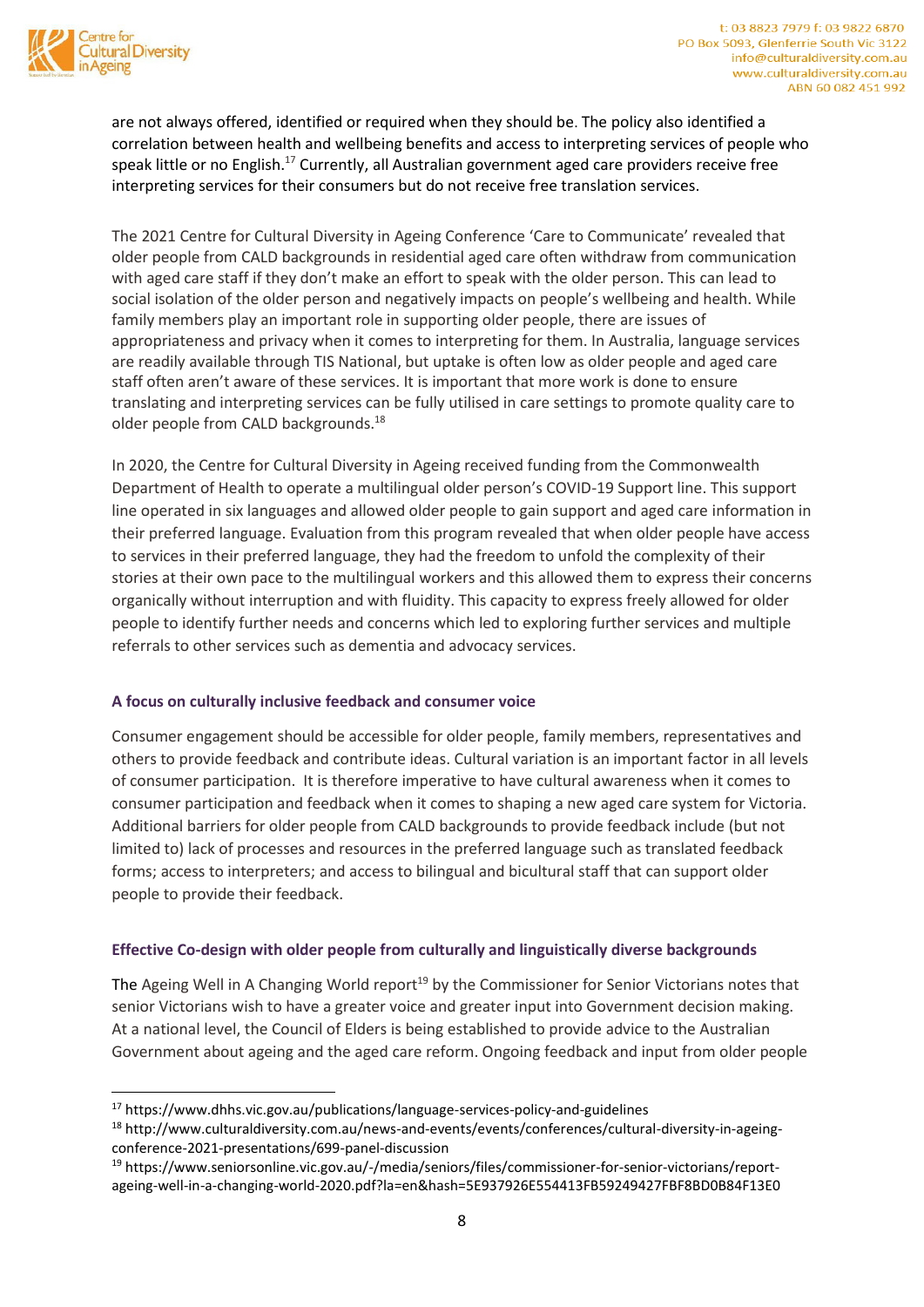

is essential to ensure services are responsive to their needs and preferences. The Centre's Practice Guide on Effective Co-design with Consumers from CALD Backgrounds<sup>20</sup> provides some key suggestions to adopt culturally sensitive approaches.

## **Supporting new and emerging communities**

The Centre advocates for diversity of choice in aged care for older people from CALD backgrounds. Feedback to The Centre indicate that some new and emerging communities are seeking to establish ethno-specific, culturally appropriate care services or facilities to ensure their community members receive culturally inclusive care.

According to the Federation of Ethnic Communities Councils of Australia (FECCA), new and emerging are considered to be communities and refugees that have recently arrived in Australia and that may need additional support in the settlement process<sup>21</sup>. According to the Ethnic Communities' Council of Victoria (ECCV), new and emerging communities in Victoria are mainly from the Middle East and South-West Asia, Asia and Africa regions.<sup>22</sup> Also, an increasing number of Latin Americans have settled in Victoria. Key identifiers of ageing new and emerging communities are:

- The community infrastructure to deliver aged care services is underdeveloped
- Communities experience a significant increase in their aged population especially the age group from 55-64 which is rapidly augmenting
- The majority of the community has settled in Australia more recently<sup>23</sup>.

Older people from new and emerging communities may find it difficult to access the service system. The African Think Tank highlights some key issues that relate to older people from African Australian communities and aged care services. These are:

- Little English language proficiency of older African Australians
- Low health literacy
- Little knowledge about their rights and the culture of service provision common in Australia
- Aged care is considered to be a service based on the principle of charity rather than entitlement<sup>24</sup>.

Key policies to support new and emerging communities in aged care may include:

- Ensuring that aged care services respond to the cultural, linguistic, and spiritual preferences and needs of new and emerging communities
- Helping to build the capacity of new and emerging communities to deliver culturally appropriate care

Design\_with\_CALD\_Consumers.pdf

1

<sup>20</sup> http://www.culturaldiversity.com.au/images/Practice\_Guides/Effective\_Co-

<sup>&</sup>lt;sup>21</sup> https://fecca.org.au/wp-content/uploads/2019/05/New-Emerging-Communities-in-Australia-Enhancing-Capacity-for-Advocacy.pdf

<sup>22</sup> https://eccv.org.au/wp-content/uploads/2018/07/5-

Sept\_2012\_Final\_New\_and\_Emerging\_Communities\_ECCV\_Position\_Paper\_1.pdf

<sup>&</sup>lt;sup>23</sup> Page 7, https://eccv.org.au/wp-content/uploads/2018/07/ECCV-Discussion-Paper-Healthy-Ageing-in-NEC-Final.pdf

<sup>24</sup> https://docs.wixstatic.com/ugd/34e58b\_bb1c442062d04582b4c12ed0010c00a8.pdf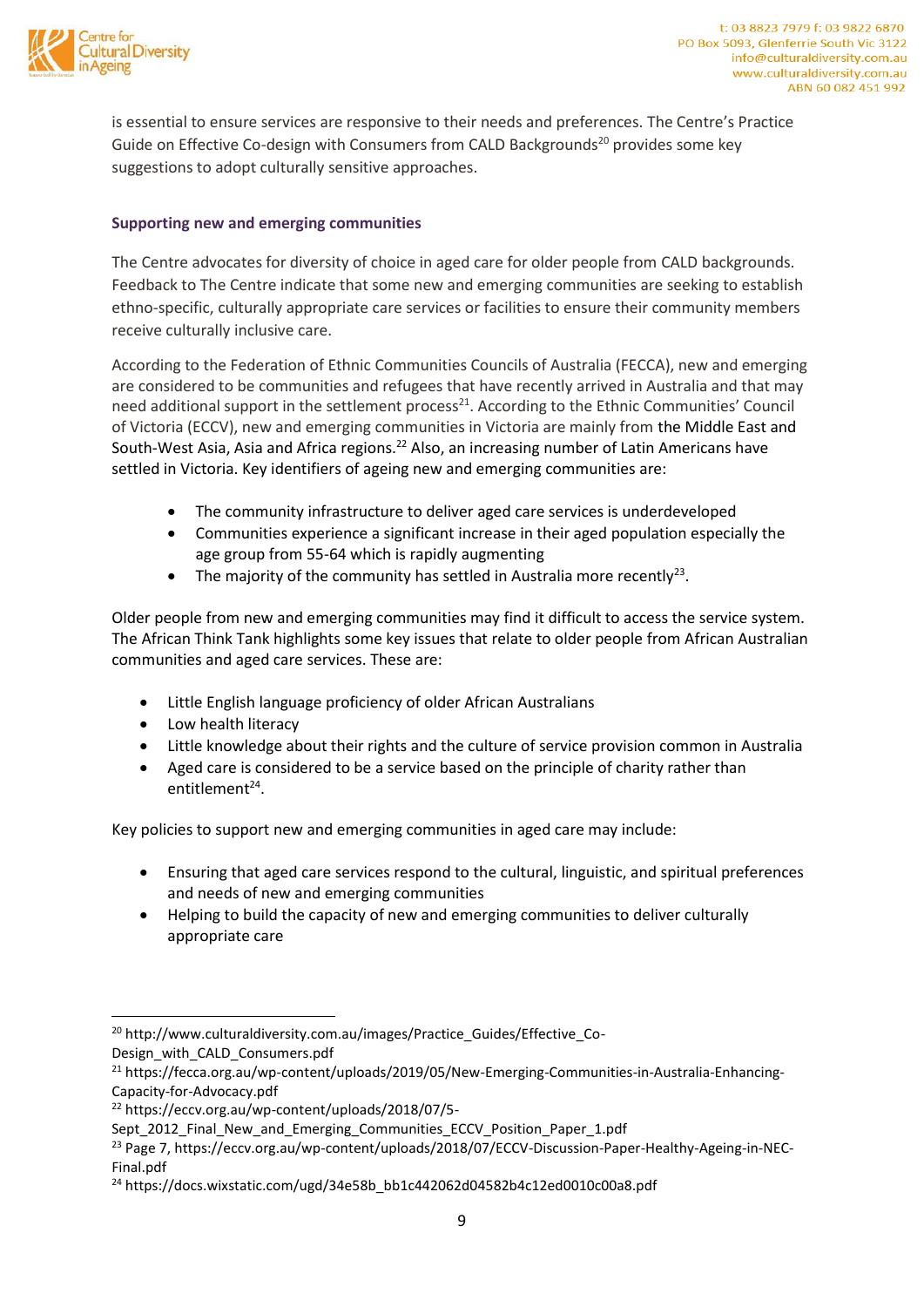

**.** 

 Equal partnerships of aged care organisations with new and emerging communities for the benefit of meeting the cultural, linguistic, and spiritual needs of older people from new and emerging communities.<sup>25</sup>

## **Viability of ethno-specific and multicultural organisations**

Ethno-specific and multicultural organisations struggle to sustain their vital services to the community, especially in the area of Commonwealth Home Support Programme. Government support is necessary to ensure the viability of ethno-specific and multicultural organisations to deliver care to their older people from CALD backgrounds.<sup>26</sup>

<sup>25</sup> https://eccv.org.au/wp-content/uploads/2018/07/ECCV-Discussion-Paper-Healthy-Ageing-in-NEC-Final.pdf

<sup>26</sup> https://agedcare.royalcommission.gov.au/system/files/submission/AWF.660.00071.0001.pdf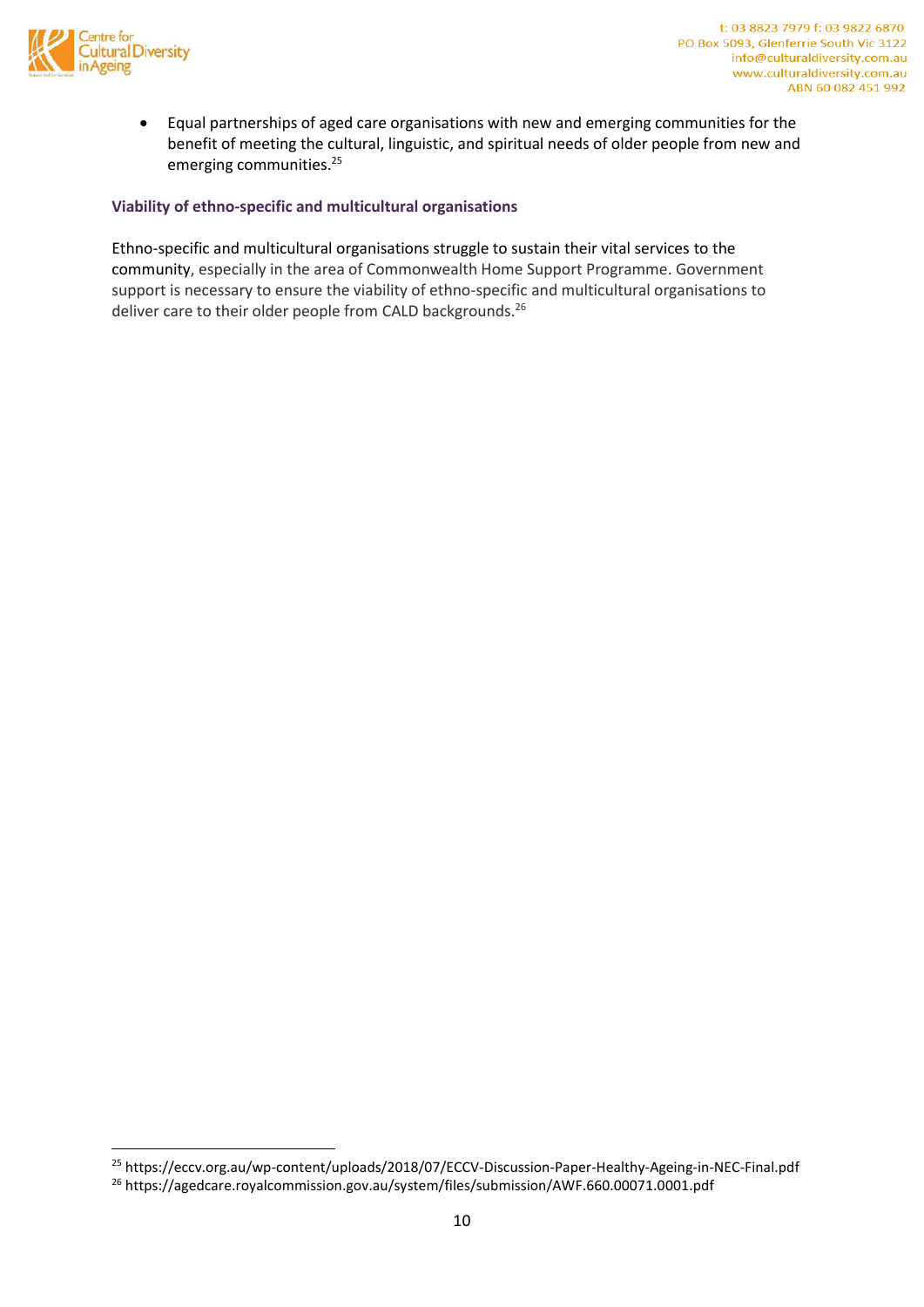

## **Recommendations for A) Adequacy of services for older Victorians from migrant and refugee backgrounds**

## **Recommendation 1**

That the Victorian and Australian Governments continue to support and enhance the Victorian Access and Support program including to help older people from new and emerging communities to navigate the aged care system.

## **Recommendation 2**

That the Victorian Government continues to encourage diversity planning and practice reporting and that reporting on diversity and inclusion is expanded across Victorian government funded aged care services. In addition it is recommended that organisations are supported to utilise and incorporate the Inclusive Service Standards to improve diversity and inclusion practices at the organisational level.

## **Recommendation 3**

That the Victorian Government works closely with ethno-specific and multicultural community groups, organisations, peak bodies and subject matter experts to develop strategies for culturally inclusive consumer feedback mechanisms to ensure services are responsive of Victoria's diversity and to promote person centred care.

#### **Recommendation 4**

That the Victorian Government establishes a multilingual phone line where older people from migrant and refugee backgrounds can seek aged care information in their first language.

## **Recommendation 5**

That the Victorian Government places resources in language services to support older people to be able to speak in their preferred language across the aged care pathway.

#### **Recommendation 6**

That the Victorian Government works closely with The Centre to develop tools, policies, and strategies to ensure that government programs appropriately meet the needs of older people from CALD backgrounds as well as a diversity training calendar.

## **Recommendation 7**

That the Victorian Government establishes an aged care diversity advisory group to inform ageing, aged care policies and programs in Victoria.

## **Recommendation 8**

That the Victorian Government continues to resource and support ethnic and multicultural senior citizens clubs.

#### **Recommendation 9**

That the Victorian Government establishes an Older People's Multicultural Council to facilitate input from older people from CALD backgrounds into Government policies, programs, and services.